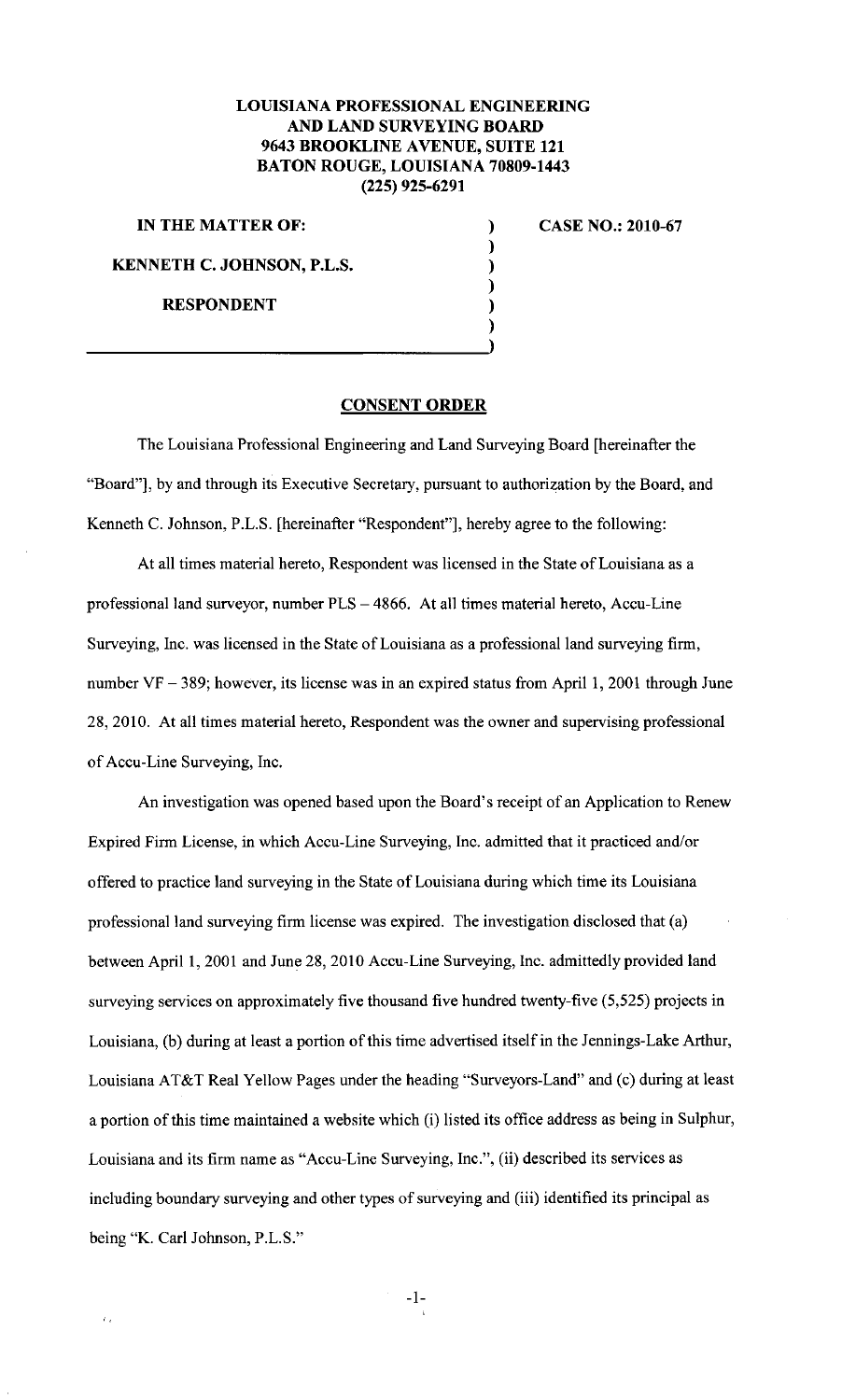La. R.S. 37:698(A)(9) and (16) prohibit licensees from practicing and/or offering to practice land surveying in the State of Louisiana with an expired license. La. R.S. 37:698(A)(l2) prohibits licensees from aiding or assisting another person in violating the laws and/or rules of the Board. La. R.S. 37:698(H) permits the Board to take disciplinary action against persons who violate La. R.S. 37:698(A)(l2), upon a finding of guilt following the preferral of charges, notice and hearing and a majority vote of its entire membership authorized to participate in the proceeding. La. R.S.  $37:698(A)(9)$ ,  $(12)$  and  $(16)$  and  $37:698(H)$  were in effect at all times material hereto.

It is undisputed that (a) Accu-Line Surveying, Inc.'s license to practice and/or offer to practice land surveying in Louisiana was expired from April 1, 2001 through June 28, 2010, (b) during this time period Accu-Line Surveying, Inc. practiced and/or offered to practice land surveying in Louisiana and (c) Respondent aided or assisted Accu-Line Surveying, Inc. in violating the laws and/or rules of the Board.

By letter dated August 30,2010, the Board gave notice to Respondent that it was considering the preferral of charges against Respondent on the grounds that he may have violated La. R.S. 37:698(A)(l2), relative to the aiding or assisting of another person in violating the laws and/or rules of the Board.

Wishing to dispense with the need for further disciplinary action and to conclude the instant proceeding without further delay and expense, for the purpose of this proceeding only, Respondent and the Board do hereby enter into this Consent Order, in which Respondent of his own free will consents to the issuance of a Consent Order by the Board, wherein Respondent agrees to (a) pay a fine of two thousand five hundred (\$2,500.00) dollars, (b) pay administrative costs of one hundred fifty-eight and 74/100 (\$158.74) dollars, (c) successfully complete the Board's online Louisiana Laws and Rules Examination, (d) successfully complete the Board's online Louisiana Professionalism and Ethics Examination and (e) the publishing of this Consent Order on the Board's website and a summary of this matter in the Board's official journal, the Louisiana Engineer and Surveyor Jouma1, and the reporting of this matter to the National Council of Examiners for Engineering and Surveying (NCEES), identifying Respondent by name.

-2-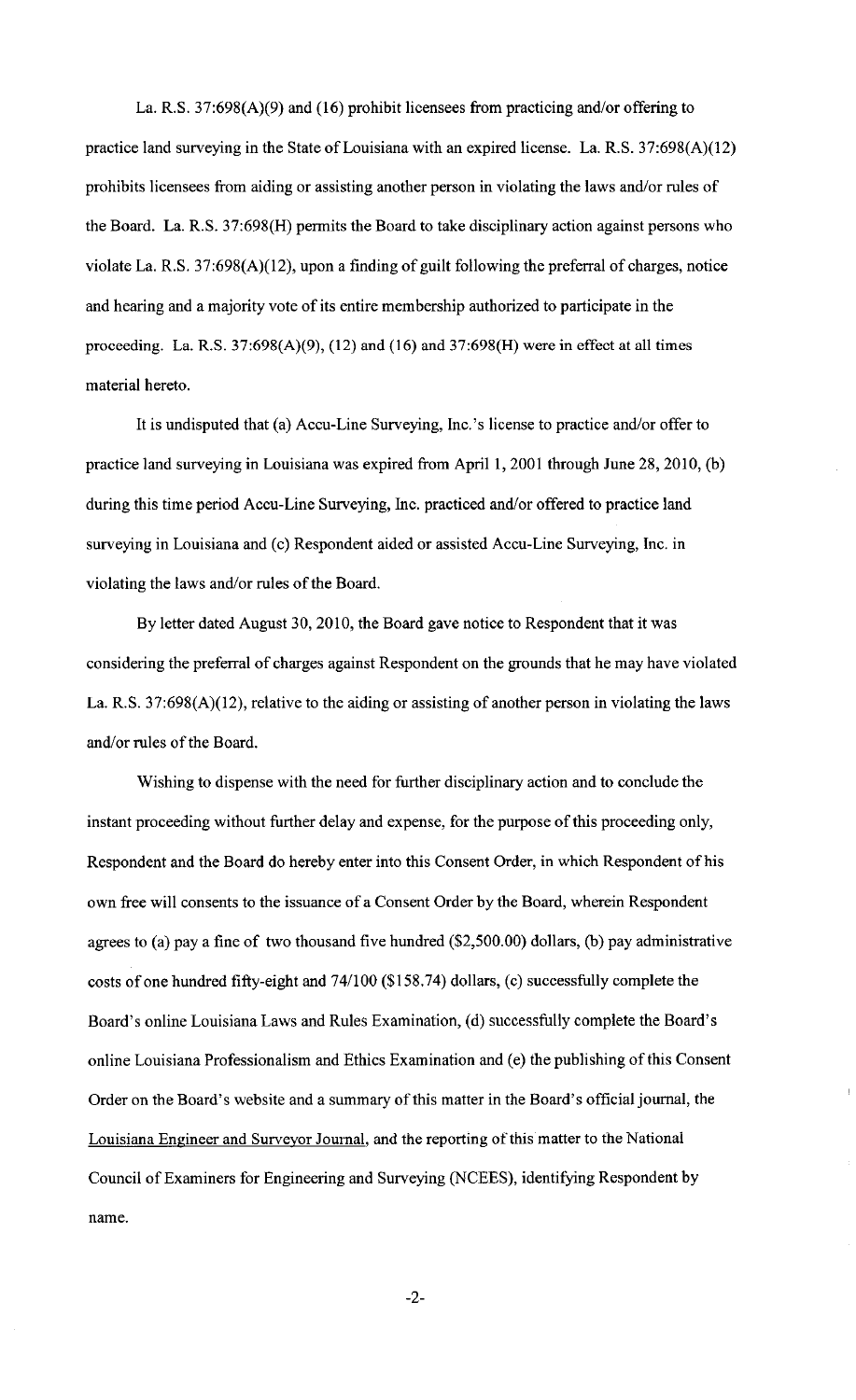Respondent admits to violations of the referenced laws and/or rules regarding the aiding or assisting of another person in violating the laws and/or rules of the Board. Respondent acknowledges awareness of said laws and/or rules and states that he will comply with all applicable laws and rules henceforth. Respondent has been advised of his right to be represented by counsel before the Board and/or to appear at any hearing personally or by counsel and present witnesses and evidence in his own behalf, and he hereby waives this right and his right to appeal; and he states affirmatively that he has been afforded all administrative remedies due him under the law.

Therefore, in consideration of the foregoing and by signing this Consent Order, Respondent does hereby waive his right to a hearing before the Board, to the presenting of evidence and witnesses in his behalf, to Findings of Fact and Conclusions of Law in this case, and to judicial review of this Consent Order.

Respondent hereby represents (a) that he fully understands the meaning and intent of this Consent Order, including but not limited to its final and binding effect, (b) that he has voluntarily entered into this Consent Order and that no other promise or agreement of any kind has been made to or with him by any person whatsoever to cause the execution of this instrument and (c) that the sanctions set forth in this Consent Order do not prevent the Board from taking further disciplinary or enforcement action against Respondent on matters not specifically addressed in this Consent Order.

WHEREFORE, the Louisiana Professional Engineering and Land Surveying Board and Respondent agree that:

I. Respondent shall pay a fine of two thousand five hundred (\$2,500.00) dollars, which shall be tendered to the Board by certified check payable to the Board, due upon the signing of this Consent Order; and

2. Respondent shall pay administrative costs of one hundred fifty-eight and 74/100 (\$158.74) dollars, which shall be tendered to the Board by certified check payable to the Board, due upon the signing of this Consent Order; and

3. Respondent shall successfully complete the Board's online Louisiana Laws and Rules Examination with a score of 90% or higher and return it to the Board within sixty (60) days of the effective date of this Consent Order; and

-3-